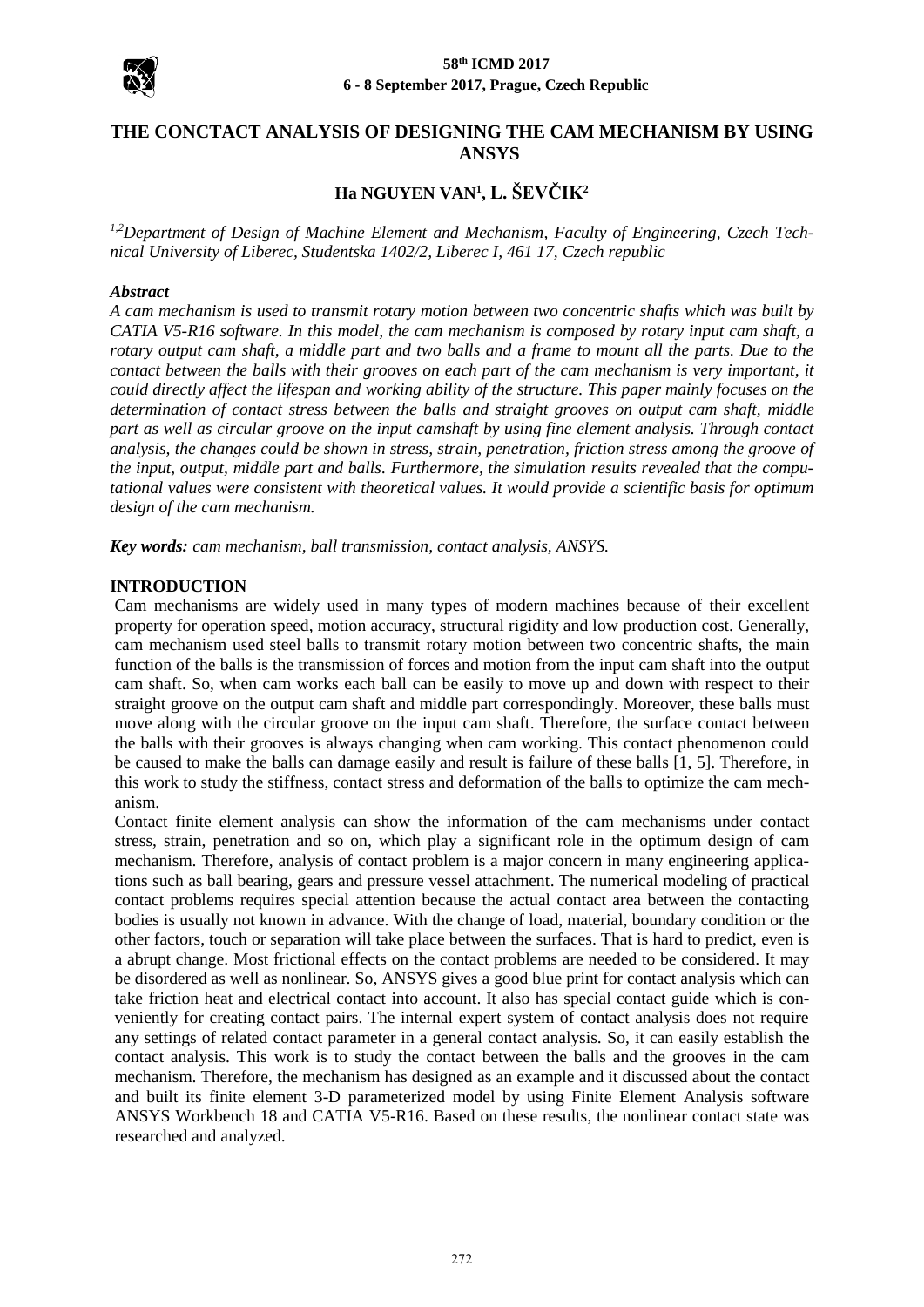

#### **58th ICMD 2017 6 - 8 September 2017, Prague, Czech Republic**

#### **MATERIAL AND METHODS**

Assume that contact between the ball and circular groove is like contact of a sphere on a sphere and contact between the ball and straight groove is like contact of a sphere on a plat-plate. Hertz elastic contact theory has solved the calculation problems of contact stress and deformation of the balls and their grooves of the cam mechanism designed successfully. It used to make following assumptions to solve the contact shape and dimension and surface pressure distribution of elastic solids. The first, the objects contact with each other which only produce elastic deformation obey Hook's law. The second, the contact surface is smooth, which only have the effect of the normal force. The third, contact size is much smaller than the size of curvature radius of the contact bodies' surface. Contact problem of ball and groove basically corresponds with the Hertz assumption [2].

The basic steps in the cam mechanism's contact analysis are performed. In contact problem involved two boundaries, it is natural that take on boundary as target surface and take the other on as contact surface. Surface-surface contact is very suitable for those problems just as: interference fitting installation, or embedded contact, forging and deep-drawing. Surface-surface contact's analysis has many steps which include:

- 1) Build 3D geometry model and mesh;
- 2) Identify contact pairs;
- 3) Name target surface and contact surface;
- 4) Define target surface;
- 5) Define contact surface;
- 6) Set up element key options and real constants;
- 7) Define and control rigid goal's movement(only applicable in rigid-flexible contact);
- 8) Apply the necessary boundary condition;
- 9) Define solution options and load steps;
- 10) Solve contact problems, and look over and analyze results.

ANSYS software supports the surface contact element of rigid-flexible or flexible-flexible. The elements form contact pairs by using target and contact surface. For the rigid-flexible contact, it can be chosen as contact surface such as convex surface, dense meshing or little size surface, otherwise chosen as target surface. Under the condition that the model should be simplified as far as possible, so that the computational time could be reduced, simply and accurately reflects the mechanical property of the solid model. By use of CATIA the model is built (see Fig 1 a) [3, 4] and imported into ANSYS. In theory, it is feasible that model can be changed, such as material property, retrained displacement and applied load, and so on. Therefore, in this case the cam mechanism model which is created and imported into ANSYS without frame and bearings part. So, now the cam mechanism in ANSYS workbench is composed of the input cam shaft, output cam shaft, middle part and balls (see Fig 1b). The material of all parts made by steel, the elasticity model is 2 E5 MPa, the Poisson's ratio is 0.3. The meshing type is free, element size is set 0.5 mm for each contact pairs are shown in Fig 1 c.

In this work, the contact pairs are frictional between ball, groove and so on. Taking separately the groove surface of the input cam shaft, output cam shaft and middle part as target surface and taking correspondingly sphere surface of the balls as contact surface, two contact pairs can be built. It is necessary that to make sure the contact is rigid-flexible contact between balls and groove of each part, to set 0.15 as frictional factor value. Next step to set boundary condition and apply loads: Boundary condition restrained the all degrees of freedom(DOF) of the middle part (fix support), added frictionless support constraint to the input and output cam shaft, and applied moment load to the input cam shaft is given 1000 N.mm.



Fig. 1 (a) Cam mechanism assembly model, (b) the imported model in Ansys, c) meshed model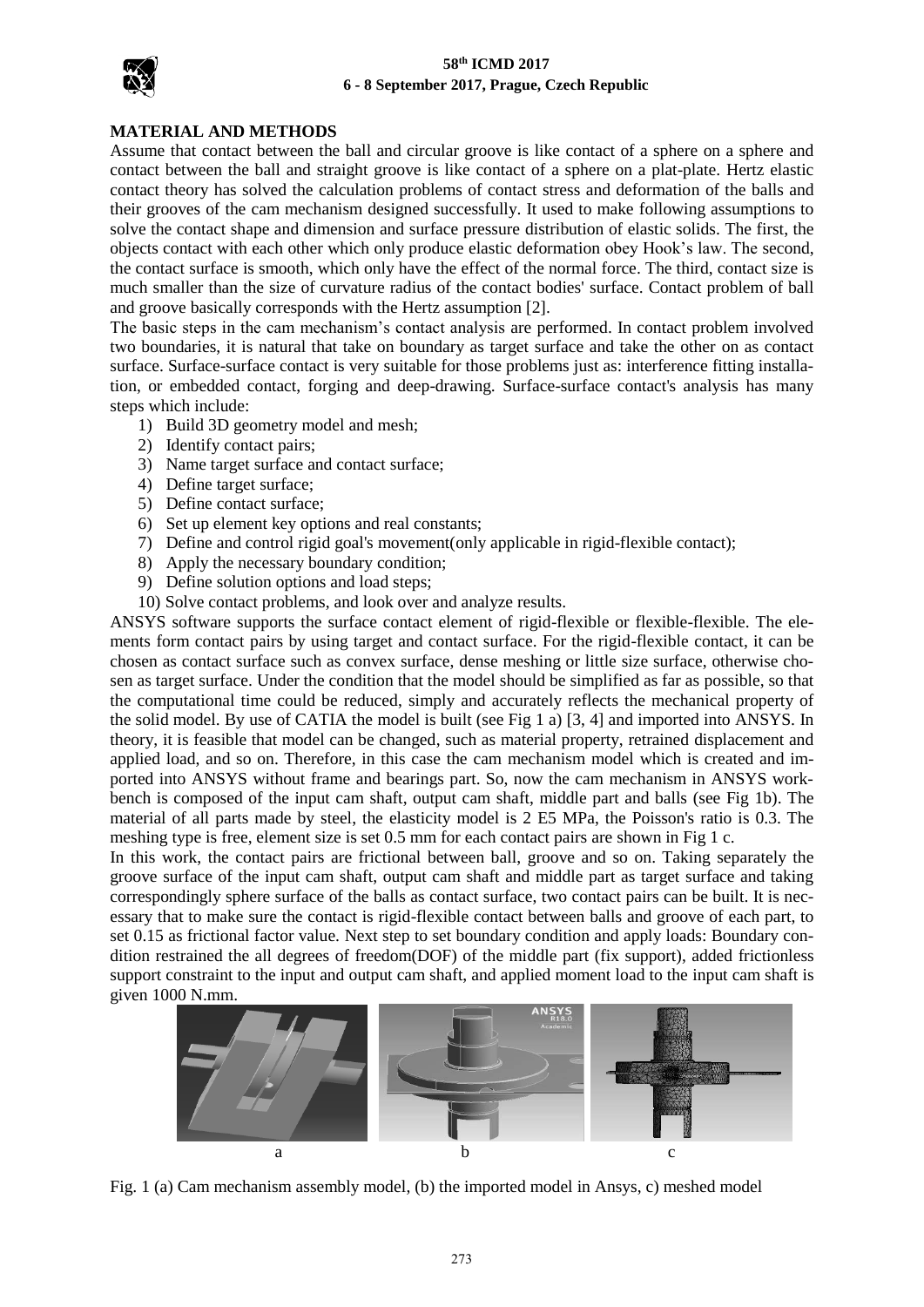## **58th ICMD 2017 6 - 8 September 2017, Prague, Czech Republic**



#### **RESULTS AND DISCUSSION**

According to the result was made by ANSYS, the phenomenon would be found that, the contact change status can be given, such as contact stress, strain, penetration, contact pressure among the input, output cam shaft and the balls, middle part.

Fig. 2 a, b shows von-Mises total strain. The biggest total displacement and strain of cam mechanism respectively is 0.03 mm, 0.01 mm. The bigger contact displacement mainly concentrated on the balls, and the straight groove of the output cam shaft.



Fig. (2a) Deformation cam mechanism, (2b) equivalent strain cam mechanism From Fig 3, it is victimized that the contact area had an approximate ellipse shape in contact area of the balls and the grooves, which was consistent with the Hertzian contact theory.



Fig. 3 Equivalent stress of cam mechanism, (a) view on ball, (b) view on the groove of the middle part, (c) view on the circular groove of the input shaft, (d) view on the straight groove of the output shaft.



Fig.4(a) Shear stress cam mechanism, (b) pressure stress cam mechanism.

Fig 4 shows the simulation of the calculation results of the maximal contact shear stress and contact pressure was 590 MPa, 2093 MPa respectively, while the Hertzian theory value was 651 MPa, 2100